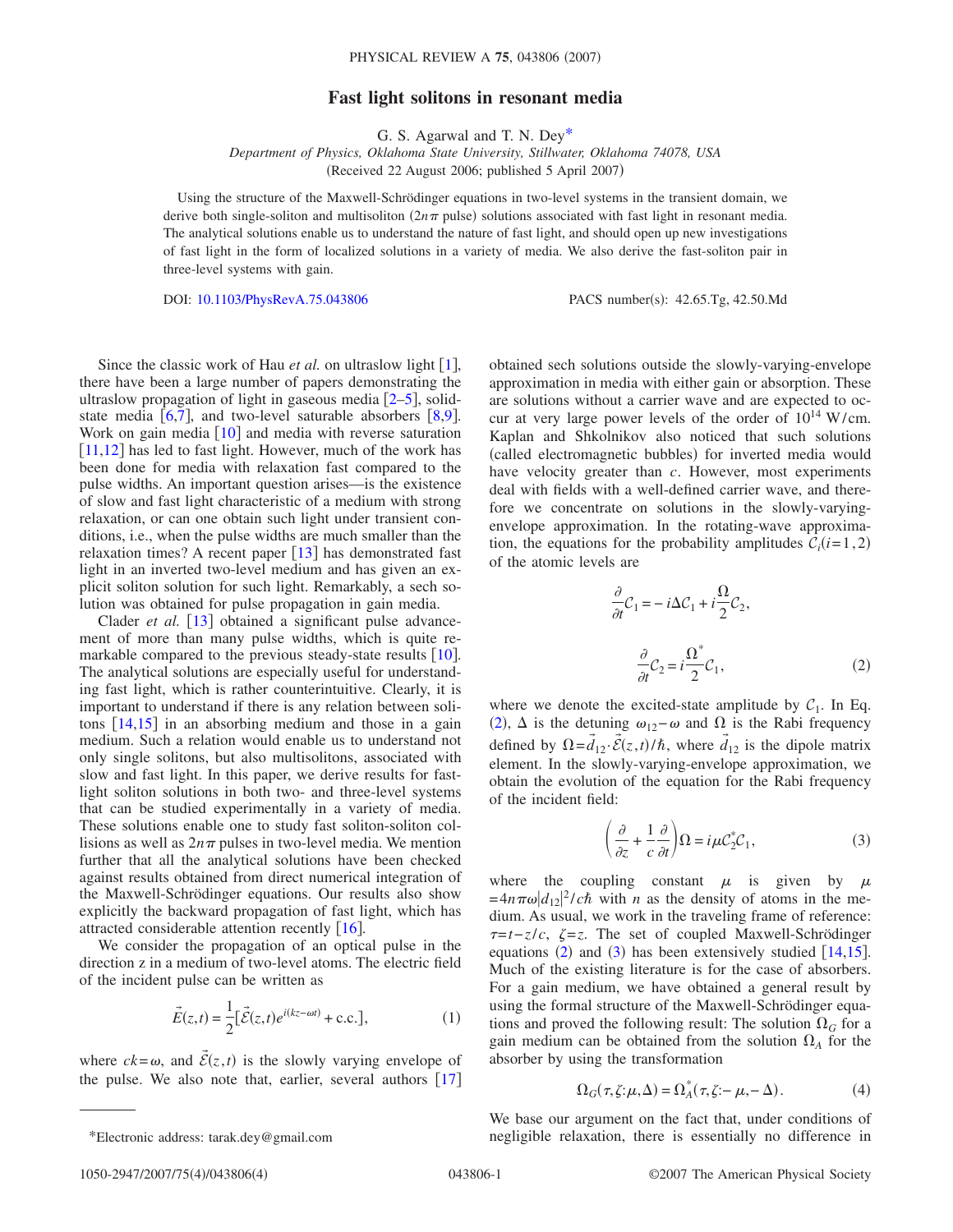<span id="page-1-2"></span>

FIG. 1. (Color online) Multisoliton amplitude in the medium plotted against the spatial length of the medium at different propagation times. The medium occupies the region  $z/c\tau_1=0$  to  $z/c\tau_1$ =30. The propagation of a  $4\pi$  pulse in a gain (absorbing) medium is given by (a) [(b)]. (b) A two-soliton propagates in a two-level absorbing medium. The parameters used in the above graphs are  $\tau_1 / \tau_2 = (3 - \sqrt{5})/2$  and  $\mu c \tau_1^2 = 0.5$ .

what we label as  $|1\rangle$  or  $|2\rangle$ . In order to see ([4](#page-0-3)), we consider transformation of  $(2)$  $(2)$  $(2)$  and  $(3)$  $(3)$  $(3)$  via

$$
\mathcal{F}_2 = C_1 e^{i\Delta t}, \quad \mathcal{F}_1 = C_2 e^{i\Delta t}, \quad \tilde{\Omega} = \Omega^*; \tag{5}
$$

then the equations for  $\mathcal F$  and  $\tilde{\Omega}$  are the same as Eqs. ([2](#page-0-1)) and ([3](#page-0-2)) provided we use  $\mu \rightarrow -\mu$  and  $\Delta \rightarrow -\Delta$ . Using ([4](#page-0-3)) we obtain fast-soliton as well as fast-multisoliton solutions in gain media. Let us first consider the well-known single-soliton solution in an absorber:

<span id="page-1-3"></span>

FIG. 2. (Color online) Amplitude of  $4\pi$  pulse at the exit of the medium plotted against the normalized time for  $\mu c \tau_1^2 = 0.5$  and the ratio of pulse widths  $\tau_1 / \tau_2 = (3 - \sqrt{5})/2$ . The output pulses for gain and absorbing media are double peaked.

<span id="page-1-0"></span>
$$
\Omega_A(\tau, \zeta, \mu, \Delta) = A \operatorname{sech}\left(K\zeta - \frac{\tau}{\tau_1}\right) e^{i\beta \zeta},
$$

$$
K = \frac{\mu \tau_2/2}{1 + (\tau_2 \Delta)^2}, \quad \beta = K\Delta \tau_2, \quad A = \frac{2}{\sqrt{\tau_2 \tau_1}}.
$$
(6)

<span id="page-1-1"></span>Therefore, according to  $(4)$  $(4)$  $(4)$  the solution for the gain medium would be

$$
\Omega_G = A \ \text{sech}\bigg(-K\zeta - \frac{\tau}{\tau_1}\bigg)e^{-i\beta\zeta},\tag{7}
$$

where  $K$  and  $\beta$  remain defined by ([6](#page-1-0)). It should be borne in mind that  $(6)$  $(6)$  $(6)$  and  $(7)$  $(7)$  $(7)$  are valid inside the medium. The solutions outside the medium would have the form *A* sech $(\tau/\tau_1)$  $+\theta$ )*e*<sup>-*i*β'</sup>, where  $\theta$  is a phase shift to be determined by match-ing it with ([7](#page-1-1)) at the boundaries:  $\Omega_G(\zeta < 0) = A \operatorname{sech}(\tau/\tau_1);$  $\Omega$ <sub>*G*</sub>( $\zeta > L$ )=*A* sech( $\tau/\tau_1$ +*KL*) $e^{-i\beta L}$ . These solutions were obtained in Ref.  $\lceil 13 \rceil$  $\lceil 13 \rceil$  $\lceil 13 \rceil$  by using Bäcklund transformations  $\lceil 15 \rceil$  $\lceil 15 \rceil$  $\lceil 15 \rceil$ .

The general result  $(6)$  $(6)$  $(6)$  also enables us to investigate a whole class of other solitons in gain media. It also enables us to investigate soliton-soliton interactions in gain media. For the two-soliton  $(4\pi$  pulse) in gain media, we have found the result, using the formulation of Lamb  $[15]$  $[15]$  $[15]$  and Eq. ([4](#page-0-3)) for the envelope,

$$
\Omega_G = A \frac{\frac{2}{\tau_1} \operatorname{sech}\left(\frac{t}{\tau_1} - \frac{z}{\tau_1 V_1}\right) + \frac{2}{\tau_2} \operatorname{sech}\left(\frac{t}{\tau_2} - \frac{z}{\tau_2 V_2}\right)}{1 - B \left[\tanh\left(\frac{t}{\tau_1} - \frac{z}{\tau_1 V_1}\right) \tanh\left(\frac{t}{\tau_2} - \frac{z}{\tau_2 V_2}\right) - \operatorname{sech}\left(\frac{t}{\tau_1} - \frac{z}{\tau_1 V_1}\right) \operatorname{sech}\left(\frac{t}{\tau_2} - \frac{z}{\tau_2 V_2}\right)\right]},
$$
\n(8)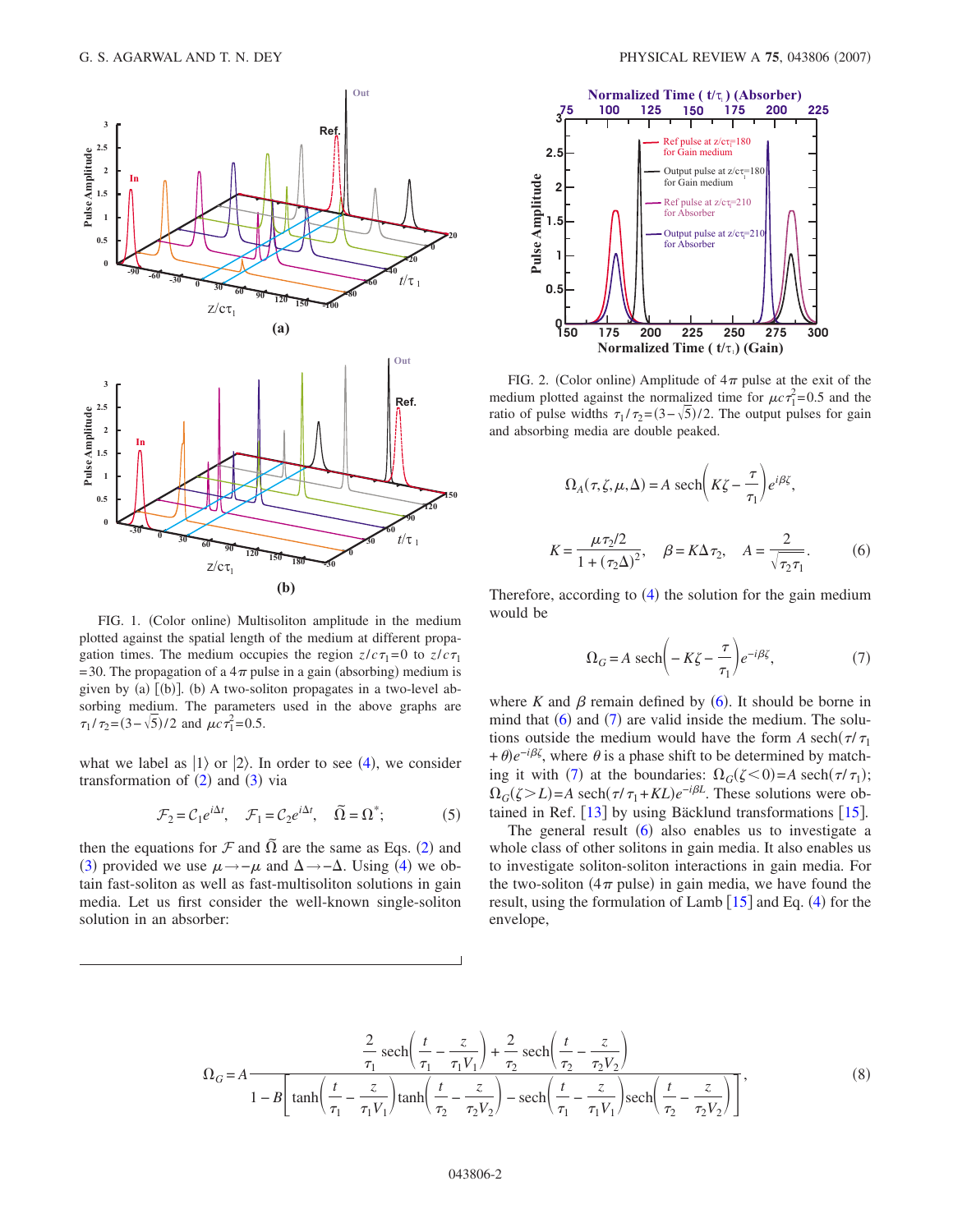<span id="page-2-0"></span>

FIG. 3. (Color online) (a) and (b) show the spatial evolution of the  $0\pi$ -soliton amplitude at different propagation times for a gain and an absorptive medium, respectively. The parameters are chosen as  $\tau_1 / \tau_2 = (3 - \sqrt{5})/2$  and  $\mu c \tau_1^2 = 0.5$ .

where we have chosen zero detuning and where

$$
A = \frac{(\tau_2^2 - \tau_1^2)}{(\tau_2^2 + \tau_1^2)}, \quad B = \frac{(2\tau_1\tau_2)}{(\tau_2^2 + \tau_1^2)}, \quad \frac{1}{V_i} = \frac{(1 - \mu c \tau_i^2)}{c}.
$$
 (9)

These solutions have to be connected to the outside solitons in the same manner as single solitons. For  $z \geq L$ , the solution is given by ([8](#page-1-0)) with  $(t/\tau_i - z/\tau_i V_i)$  replaced by  $(t/\tau_i - z/c\tau_i)$  $+L\mu\tau_i$ ). We show in Fig. [1](#page-1-2) the nature of the  $4\pi$  solution in a gain medium, and for comparison we also show the  $4\pi$  solution in an absorbing medium. In the case of the gain medium, we see the appearance of a small peak at the other boundary, much before the pulse has a chance to enter the medium. This peak then moves toward the left, and at the same time a peak starts exiting the medium. This continues until the peak moving leftward catches up with the one entering the medium. This behavior in the gain medium is quite distinct from the behavior in a noninverted medium. We note that the backward propagation in a gain medium in an optical fiber has been recently reported under steady-state conditions  $[16]$  $[16]$  $[16]$ . The pulse advancement (delay) due to the gain (absorp-tive) medium is clearly seen in Fig. [2,](#page-1-3) although it is not easy to quantify the advancement or delay due to the doubledpeak nature of the output  $[18]$  $[18]$  $[18]$ .

We can similarly study other types of fast-soliton solutions. For example, the result for a  $0\pi$  pulse in a gain medium can be obtained from Eq.  $(8)$  $(8)$  $(8)$  by changing the  $+$  sign to - in the numerator and the  $-$  sign to  $+$  between the two

<span id="page-2-1"></span>

FIG. 4. (Color online) (a) Schematic diagram of a  $\Lambda$ -type atomic medium. The sech pulses  $\Omega_a$  and  $\Omega_b$  are in two-photon resonance with overall detuning  $\Delta$  in the  $\Lambda$ -type atomic medium.(b) Spatiotemporal evolution of single soliton as given in Eq.  $(11)$  $(11)$  $(11)$  in a  $\Lambda$ -type atomic medium for  $\mu c \tau_1^2 = 20$  and  $\Delta = 2/\tau_1$ .

terms in square brackets of the denominator. Figure [3](#page-2-0) shows the spatiotemporal evolution of a  $0\pi$  pulse in media with gain and absorption, respectively.

<span id="page-2-3"></span>We can also obtain soliton solutions for fast light in multilevel systems. Consider, for example, a  $\Lambda$  system with two fields that satisfy the two-photon resonance condition, as shown in Fig.  $4(a)$  $4(a)$ . The basic equations are given by

$$
\frac{\partial}{\partial \tau} C_1 = -i\Delta C_1 + i\frac{\Omega_a}{2} C_2 + i\frac{\Omega_b}{2} C_3,
$$
  

$$
\frac{\partial}{\partial \tau} C_2 = i\frac{\Omega_a^*}{2} C_1, \quad \frac{\partial}{\partial \tau} C_3 = i\frac{\Omega_b^*}{2} C_1,
$$
  

$$
\frac{\partial}{\partial \zeta} \Omega_a = i\mu C_1^* C_2, \quad \frac{\partial}{\partial \zeta} \Omega_b = i\mu C_1^* C_3.
$$
 (10)

Initially, the atomic population is in the state  $|1\rangle$ . We can prove a relation between the solutions of a  $\Lambda$  system with gain and the solutions for a V system with population in the ground state. The solutions for the latter case are available from the work of Rahman and Eberly  $[19]$  $[19]$  $[19]$ . We find the following result for the solitons in a  $\Lambda$  system with population in the excited state:

<span id="page-2-2"></span>
$$
\Omega_a = A_a \operatorname{sech}\left(-K\zeta - \frac{\tau}{\tau_1}\right) e^{-i\beta \zeta}, \quad \Omega_b = \frac{A_b}{A_a} \Omega_a,
$$